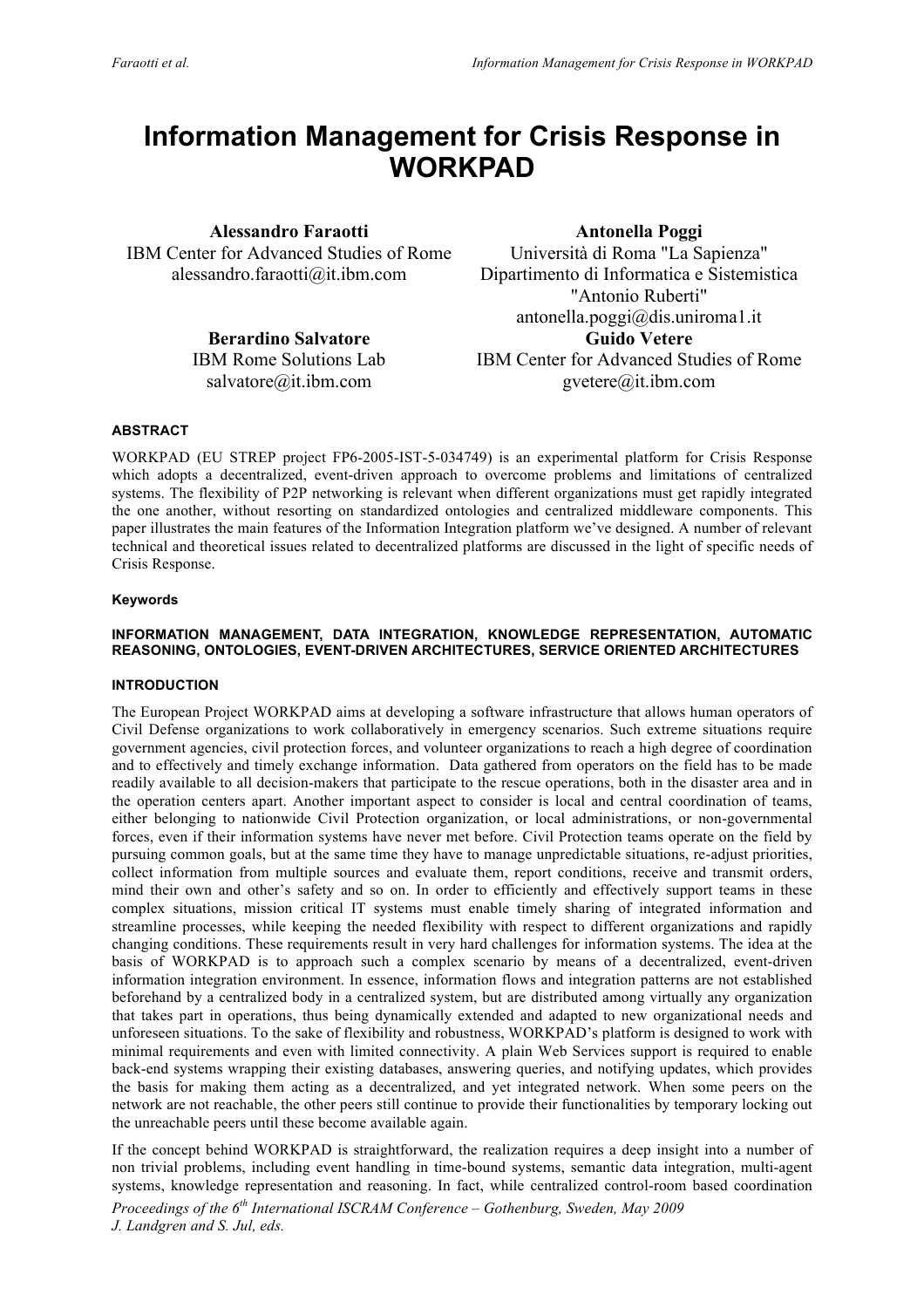$\overline{a}$ 

can be developed basing on traditional, industry-strength technologies, decentralized internetworking raises technical and theoretical issues that are still open. First, there is the problem of modeling formal semantics of peer-to-peer information integration. On one hand, WORKPAD can leverage state-of-the-art integration platforms based on classic model-theoretic semantics for databases, where the notion of certain answer is extended to encompass distributed and heterogeneous sources. On the other hand, it is not immediately clear what an answer would represent when mappings among information systems are established on a P2P basis, and neither semantic mediators nor global ontologies are available. Such a formal semantics has therefore been the first objective of our research. With formal semantics in place, another relevant issue is that of balancing tractability and expressiveness. It is known that powerful Semantic Web languages such as OWL, when used to manage large amounts of data, causes query answering to be intractable. This aspect clearly hinders their use in data-intensive, time-bound platforms such as WORKPAD. For the sake of both simplicity and computability, WORKPAD's platform adopts concept languages of reduced, and yet non-trivial, expressiveness.

Real time notification on critical updates is clearly a key requisite for any rescue-support platform. This is needed to manage alerts, as well as to get a certain level of information synchronization. In fact, databases managed by WORKPAD's peers cannot support mutual synchronization with standard means, since most of them they are not even aware of each other at design time. To address notification, the platform supports a publishing-subscription mechanism that allows peers to get notified when the extension of relevant concepts in a single peer changes.

What follows summarizes approach we've adopted to provide WORKPAD with the most appropriate features to fulfill the requirements of Information Management for Crisis Response as they were analyzed in the first phase of the project [5]. We recall that the project also includes the integration of back-end information systems with workflow management for mobile-ad hoc networks [9], which is not addressed in the present paper.

# **DECENTRALIZED INFORMATION INTEGRATION**

Due to the recent increase of safety threats such as environmental disasters or terrorist attacks, Crisis Response has become a relevant application field for Information Integration technologies, where applications are characterized by data-intensive activities requiring the transparent access to many different autonomous data sources. Analysts say that the biggest challenge when undertaking effective disaster response efforts is interoperability and access to data. As a matter of fact, the lack of information integration in an emergency scenario inhibits government agencies and volunteer organizations to successfully communicate and act in a coordinated way. An information integration solution would provide the capability to assemble teams and integrate information from existing sources, respectively using each source usual protocol, format and scheme. Nowadays, the most common approach to information integration for Crisis Response consists in centralization, meaning that heterogeneous sources and systems are consolidated or mediated by a single point of access. However, to be effective, this approach requires most of the integration work to be done before the crisis occurs, and little attention is paid to support integration during the crisis management. On the contrary, decentralized information integration appears to be a much more promising approach. In particular, here we focus on adopting *peer-to-peer* (P2P) architectures, which have been considered as a more flexible way for human operators to work collaboratively with minimal adaptation efforts, by exploiting a sort of *collective intelligence<sup>1</sup>* , which can hardly be framed in rigid centralized systems.

Basically, P2P systems are based on the idea of removing the distinction between servers and clients. The advantages of these systems, compared to the client-server traditional ones, spread essentially from the pooling of storage space, bandwidth and computing power of the network components, thereby the capacity of the network increases as more members join, which is in contrast to client-server architectures, where adding more clients means slower data transfer for all users. In a P2P architecture, peers act as equal, each one merging the roles of client and server. Note that this makes P2P architectures fundamentally different from federated or distributed databases architectures [2]. Indeed, both in a distributed and in a federated database [7], there is one logical schema, that for the former is defined a priori, and for the latter is the result of an agreement between the participant databases. On the contrary, P2P architectures do not assume the presence of any global mediated schema. In addition, in a federated database, any of the component databases can itself be a federated database, while in a P2P database, the smallest granularity is represented by a peer system.

More specifically, the WORKPAD approach to Crisis Response consists in letting each organization play the role of an information peer in a P2P architecture, where systems can simultaneously provide information to and receive information from other organizations, without relying on any centralized feature. Moreover, each peer plays the role of integrator, in that it integrates the data provided by its local sources with the data provided by

<sup>1</sup> This has been pointed out by Tim O' Reilly in the online article "Peer to Peer Information During Disasters" http://radar.oreilly.com/archives/2007/02/peer\_to\_peer\_in.html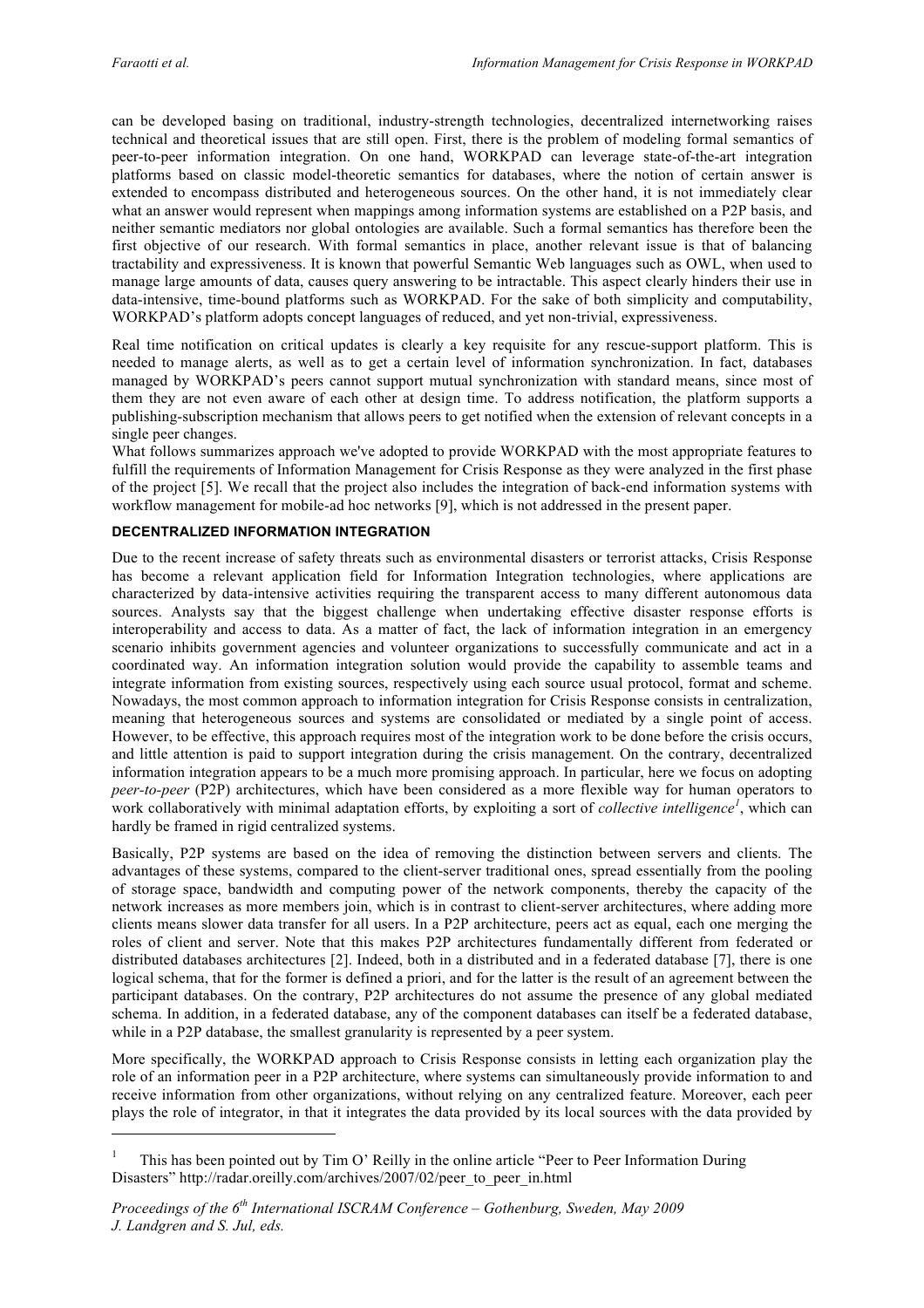other organizations. In fact, a peer can be accessed either by other peers or by front-end applications in order to support various processes at front-end for Crisis Response. In particular, the latter feature allows operators on the field to use front-end applications, e.g. GIS information retrieval or Context Monitoring, to get or set information that is relevant to the situation they are facing or the action they are taking. Notably, such information is not necessarily contained into a single back-office system, but is potentially spread over the P2P information integration system network, that transparently collects, reconciles and delivers it through an integrated platform.

Specifically, in WORKPAD, each peer is an information system that (i) manifests an *ontology*, providing a formal description of the data it makes available, (ii) allows a rapid integration of a variety of data sources, both internal and external, (iii) is capable of answering conjunctive queries expressed in terms of the ontology, and (iv) notifies information updates to those who are interested in them. Hence, each peer provides data according with its own ontology, encodes its acquaintances with other peers by establishing the relationship between their ontologies and its own by means of a set of assertions, called *mappings*, replies to queries posed against its schema by integrating its local data with data coming from the peer network, and proactively notifies updates.



#### **Figure 1 an example of ontology**

While the approach described above is rather simple and intuitive, there are relevant issues that need to be addressed to make it working. First, given the amount of data at each peer, query answering should be as efficient as possible. This requires a language for the peer ontology and mappings that offers the right trade-off between expressiveness and efficiency in query answering. As already mentioned in the introduction, OWL is not suitable for our purposes, since query answering is intractable. Hence, in WORKPAD, we rely on the results by the SAPIENZA University of Rome, showing that in a traditional hierarchical data integration system, i.e. a single peer that provides access to different local data sources through its ontology and is not connected to any other peer, query answering is as efficient as the evaluation of an SQL query over a Relational Database Management System (RDBMS) under the following assumptions: (i) the ontology is expressed using a specific Description Logic named DL-Lite [10], and (ii) *local* mappings have the form:

$$
Q(x) \to F
$$

where Q is an SQL query over the local data sources, x is a variable (or couple of variables) and  $F$  is an assertion over the peer ontology, built on top of x. Intuitively, the mapping above states that for each tuple t

*Proceedings of the 6th International ISCRAM Conference – Gothenburg, Sweden, May 2009 J. Landgren and S. Jul, eds.*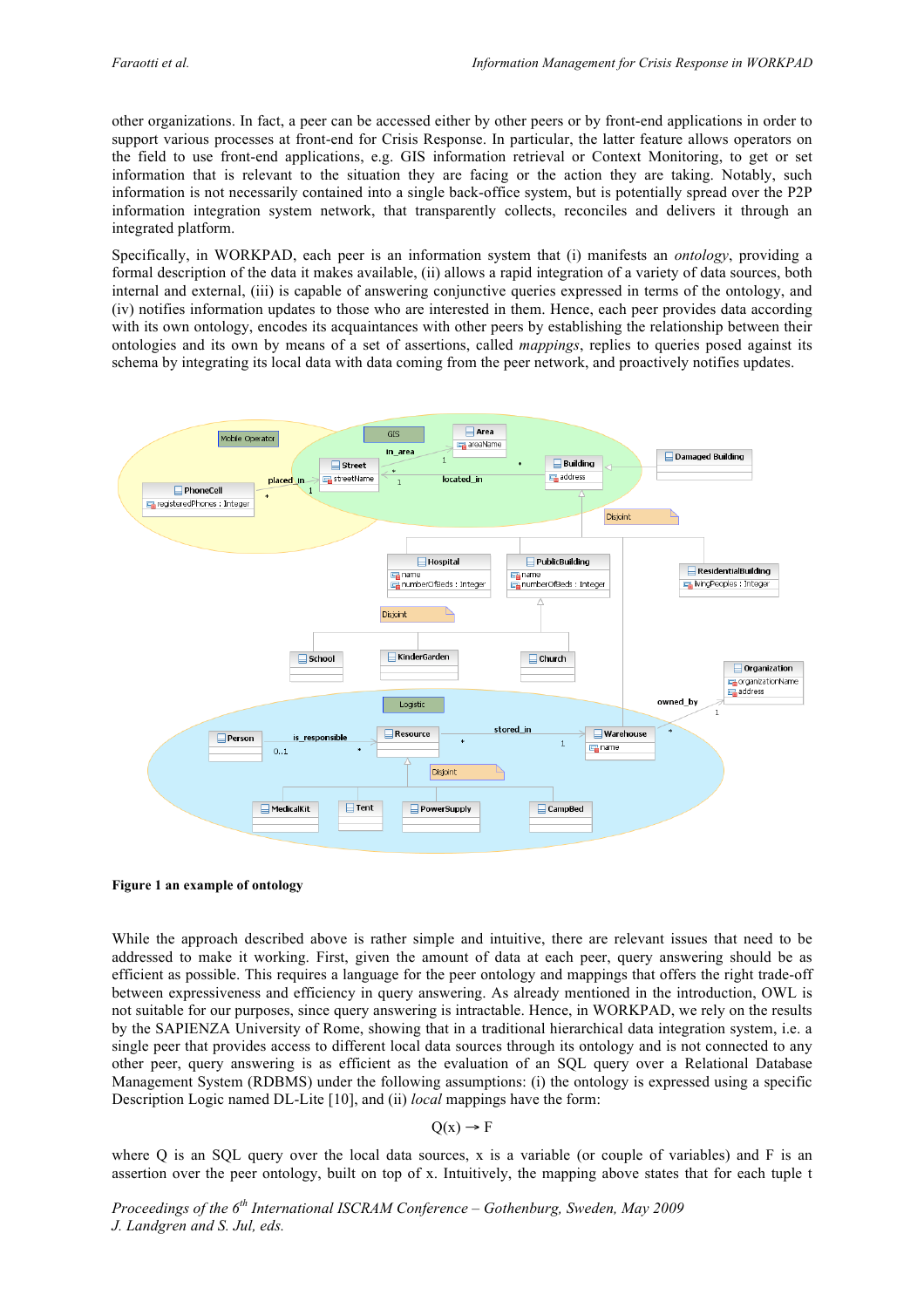satisfying Q over the ontology, there exists an object (or a couple of objects), built on top of t, that make F true in the peer ontology. Hence, in WORKPAD, we follow the same assumptions and further assume that for each peer, a set of *global* mappings among the peer and other network peers have the same form as local mappings, with the provision that Q is restricted to be a conjunctive query over the other peer ontology. The second issue that need to be addressed concerns the formal semantics to adopt for query answering in the case of peer-to-peer integration systems. From the standpoint of a peer, the problem is how to make use of information gathered by other peers. In particular, it was shown that under arbitrary mappings, query answering under the first-order semantics is undecidable [3]. In such semantics if two peers P and P' make an inconsistent assertion, i.e. for a given individual x, P asserts  $Q(x)$  and P' asserts  $\angle{Q(x)}$ , then the knowledge base is in fact invalidated. To overcome this problem, an *epistemic semantics* was first proposed.[3]. Intuitively, under an epistemic semantics, a query to a peer belonging to a P2P information integration system has to take into account the *epistemic* difference between what the peer *knows* (i.e. local data) and what the peer *knows the others know* (i.e. information collected on the network). Then, it is assumed that only the knowledge from other peers that is *certain* is collected into one peer. Peer-to-peer information integration systems using the epistemic semantics have been studied and experimented in a joint research initiative of Sapienza Università di Roma and IBM Italia, named *Hyper* [4]. The experiments results were promising. However, by applying such approach to WORKPAD, it rapidly emerged that in order to better exploit the overall system features, it would be suitable to be able to discriminate inside a single peer between its own original knowledge and imported knowledge. In fact, when the originators of assertions can be tracked down, it is possible to remove conflicting assertions in a selective way, by using selection policies that may be based, for example, on the degree of trust assigned to each of the peers in the network. This intuition has lead to an approach that we called *doxastic*, where for each peer, knowledge from another peer is kept separated from its own knowledge, so that a peer, when asked, only refers to other peers' known facts, without taking responsibility for them.. This approach is well-suited to model situations in which inconsistencies may easily arise. Intuitively, a fact known by a peer cannot be inconsistent with a fact known by another peer, since they are on two different *epistemic contexts*, which is good for systems like WORKPAD, where each organization is autonomous and has its own stand-alone local data. A detailed formalization of this approach has been presented in [8].

Another key issue that emerged regards named entities, and the way they are referred networkwide, which can also be seen as related to the so-called *object-relational impedance mismatch*. In a globally integrated P2P network of loosely-coupled knowledge bases such as WORKPAD, it is not a realistic assumption that all knowledge bases hold the same identifiers for the same entities of the world. For example, a peer P may identify a person with her/his name, surname and address while a peer Q may identify persons with her/his social security number. The solutions to this problem cannot be realistically solved at the 'intensional level', by enforcing a synthetic functions fPQ for each pair of peers (P,Q) of the network such that the identifier of an object in Q is mapped into a corresponding identifier in P ( $fPQ(idQ) = idP$ ). On the other hand, addressing the problem at the 'extensional level', where fPQ enumerates explicitly the identifiers mappings between Q and P for all the objects in the world, would require a centralized registry of named entities, which would break one of the starting assumptions of our project. Currently, the problem of individual mappings is left to peers to be handled case by case, along with conceptual level mappings, but we recognize this as one of the major open issues of our approach.

# **DECENTRALIZED EVENT MANAGEMENT**

 $\overline{a}$ 

One of the main goals of WORKPAD is to allow mission critical information to be circulated between peers and applications in an appropriate (relevant to both sender and receivers), quick and efficient (i.e. resource-aware) manner. In fact, in rescue scenarios such as those addressed in WORKPAD, a single bit of information delivered to the right people at the right time can make the difference when people's life and health are at risk. Notification services, which are part of the set of WORKPAD back-end services, are designed to meet these purposes. More specifically, their responsibility is to allow peer keeping their data synchronized, and have external applications alerted when relevant updates are available. In order to ensure efficiency and loosecoupling between senders and receivers, a publish-subscribe design pattern has been adopted: when an update event is produced in one of the data sources in the network, a suitable notification message is sent to each parties that have declared their interest in receiving news about topics related to the event<sup>2</sup>. To handle this, a specific abstract component provides *notification management* capabilities. The market offers several specialized middleware solutions that provide notification management functionalities such as ESB and queues, often based on standards such as JMS for Java messages and WS-Notification for Web Service messaging.

<sup>&</sup>lt;sup>2</sup> Alternative approaches based on data polling have been excluded because they are more resource consuming and thus less efficient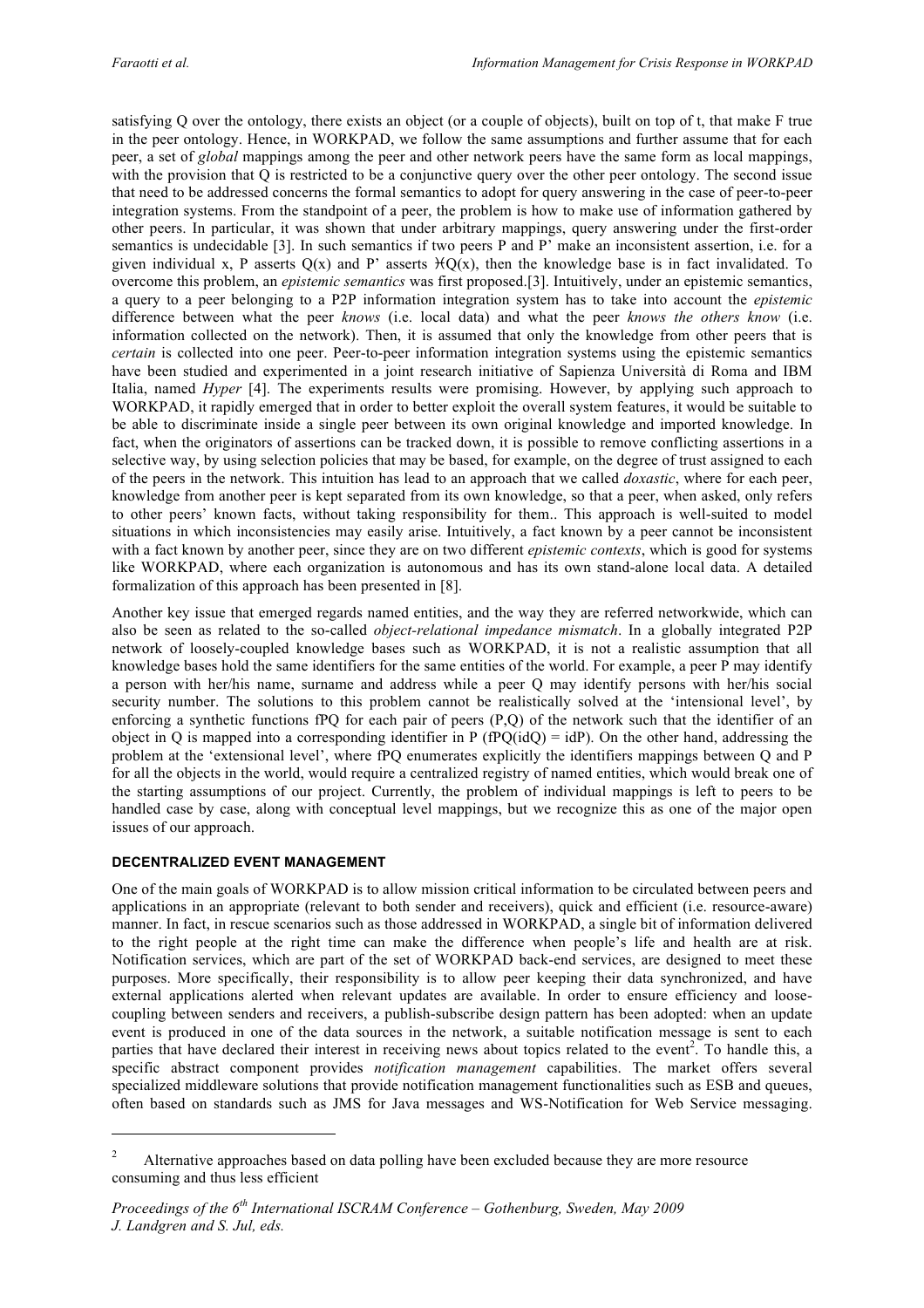However, to fulfill WORKPAD requirements, no special middleware is supposed to exist beforehand, nor it is acceptable to plan and execute a complex deployment scenario (like the installation of distributed middleware) right after the onset of an emergency. For this reason, WORKPAD provides own point-to-point notification capabilities, with basic features such as message persistency, delivery and retry. It should be noted however that this approach does not prevent the possibility to provide a different packaging of WORKPAD services that relies instead on external messaging services, in case the existing technical and organizational environment would permit and require it.

Next sections will illustrate how updates are propagated to interested parties that may be either other peers or external applications, that are responsible to alert rescuers deployed in the emergency scenario by providing all new information that is produced everywhere in the network that is relevant to them. More formally, an update in a peer data source consists in one of the following facts: a new tuple is inserted in one of the data source's persistent structures (i.e. tables, in case of RDBMS), an existing tuple is changed in the non-identifying part and an existing tuple is deleted<sup>3</sup>. Any of the updates described above, may cause the peer knowledge base to change, which triggers one or more notification messages to be posted to the appropriate recipients. Hereby after with *topic* or *subscription topic* we mean an abstract recipient where messages of a certain category are posted by one or more *message producers* and to which any interested parties (*message consumers*) can subscribe in order to receive them. The publish-subscribe pattern we have designed requires any WORKPAD peer P to support a specific subscription service. Any client C (either a WORKPAD peer P' or an external application A) that is interested in receiving news from a peer P, must implement a specific notification endpoint, which P will use when updating. Subscription topics are defined with respect to the publisher's ontology: each concept, role, and attribute name (i.e. any symbol in the predicate alphabet of peers' ontologies), is eligible as a topic for update subscriptions.

It is important to recall that subscribers will be notified with knowledge items, i.e. concepts, roles, and attribute instances, rather than database values. Being the individual matching problem basically unsolved at a systematic level in the current state of the art, and considering that nothing prevents peers to map equivalent concepts each other, it is easy to see the risk of falling in never-ending notification loops caused by different and inconsistent recognition of individual entities. WORKPAD provides a mechanism that prevents this effect, by supplementing notification message with the identifiers of peers that have already handled it. The general contract is that each peer that receives a notification message should first check if its own identifier is already present in the list. If this condition occurs, the received notification should not be taken into account. Otherwise, the first time the peer receives a notification message concerning a "thread" or chain of changes, it must add its own identifier to the list and use that list for any outbound notifications that may be produced as a consequence of local updates.

In the following sections are described notification services, in particular how clients (both peers and external applications) express their "interest" about some topic during subscription, how notifications are produced, propagated and handled. Moreover, as event-driven architectures may pose problems because of high network traffic when updates are frequent, and being this the case for WORKPAD, some query aggregation, caching and priority-based mechanisms have been studied to reduce these network effects. These mechanisms are described hereafter too.

# **CURRENT WORKPAD DESIGN AND IMPLEMENTATION**

 $\overline{a}$ 

WORKPAD P2P Data Integration System is implemented by providing each back-office information system with a set of specific Web Services. These systems therefore qualify as WORKPAD Knowledge Peers (KPs), which are ready to support integrated information exchanges. It is important to note that KPs are not requested to sign into any centralized component such as registries or brokers. KPs are therefore the only structural elements of WORKPAD's Data Integration. Each KP makes the network aware of itself by publishing an XML document called *manifest*. KPs can be configured by a specific environment used by both knowledge engineers and a database engineers. A KP takes in input an ontology, a set of sources and some sets of mappings and provides services to perform queries to the whole data integration system and to manage notifications. KP clients can be either external application (front-end peers) or other KPs.

Figure 1 outlines the current KP implementation, based on (i) a visual interface layer, (ii) a service layer, (iii) an implementation layer, and (iv) a resource layer.

<sup>3</sup> Notice that if an existing tuple is changed in its identifying part (i.e. the primary key, in case of RDBMS), this fact can be expressed as a sequence of pairs of delete\insert updates..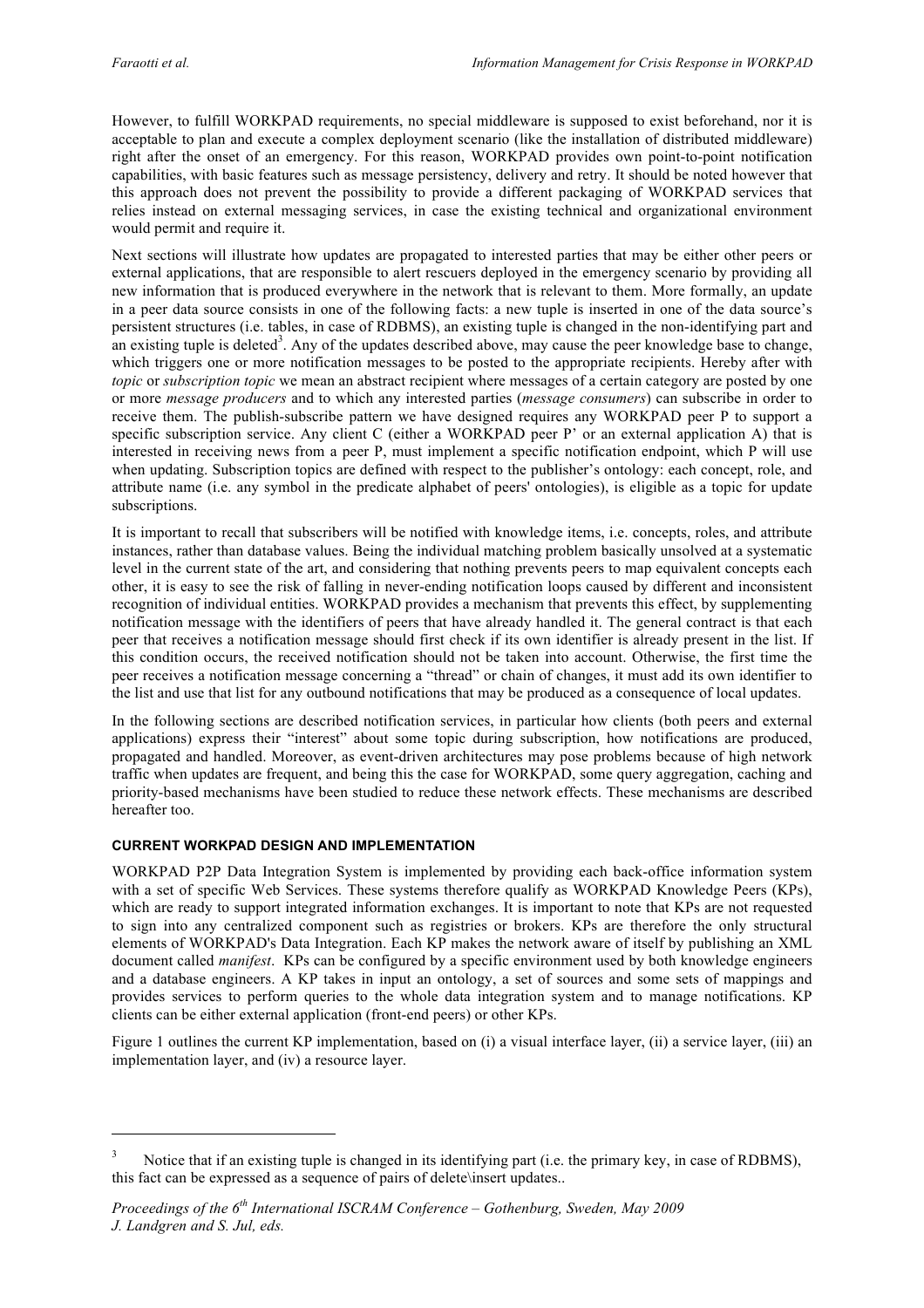

#### **Figure 2 WORKPAD KP layers**

The visual interface layer consists in a configuration environment implemented by an Eclipse based rich client platform that can be deployed in a separate node. This tool assists the user, through wizards and other tools, to fully define a configuration and to upload it on the KP.

The first step to configure a KP is to define its unique identifier and the URLs of services that it is going to provide.. Then the local ontology has to be set. The configuration environment allows importing any OWL ontology which can be designed with an existing modeling tool (e.g. Protégé). OWL ontologies are validated and translated in DL-Lite, which may cause some of the formal semantics of the source ontology to be lost (notice, however, that this is unavoidable for keeping efficiency in query answering). Then, modeling tool automatically generates the manifest of the new peer.

The next step is to define sources for the KP. The tool provides a wizard to automatically import the schema of a DBMS in terms of source relations. Once both the sources and the ontology are defined, the tool assists the user in defining mappings between them. Moreover, the modeling environment allows importing other KPs' manifests together with their ontologies and to define P2P mappings to that peers.

Once defined, the configuration can be uploaded into the KP through a specific service. Usually, each KP belongs to a distinct organization, and interacts with the other KPs of different organization. In order preserve inter organization security the service layer of the KP provides two different interfaces: one accessible from applications of the same organization, and the other accessible form other KPs. Both interfaces include the query answering and the notification services.

WORKPAD services are implemented in a layer which actually contains the logic of the KP. The implementation layer uses the underlying resource layer to access peer resources. In particular the resource layer wraps an external reasoner and allows to access to the local sources. In the current implementation the used reasoner is QuOnto [1] and only DBMS are supported as local sources.

The KP data integration logic supports the query answering and the notification handling services. Through a specific "Query Answering" service, a KP is able to answer to conjunctive queries (CQs) expressed over the local ontology's alphabet. A Query Processor component handles the requests and uses QuOnto to perfectly reformulate the query into a union of conjunctive queries. The reformulated CQ is evaluated on the local ABox and the answer is built and returned. The local Assertional Box (ABox) contains the facts known by the KPs with metadata about provenience to support the doxastic approach described in [8].

The "Notification Service" allows the KP synchronizing its knowledge. This service is used both for the synchronization of the KP Knowledge and to provide a notification service to external clients. Through this service KP receives notifications about changes in the facts known by other peers. Each notification asserts that facts about one ore more predicates, belongings to the ontology alphabet of the sender, are changed. When a KP receives a notification invalidates the related facts known about the sender.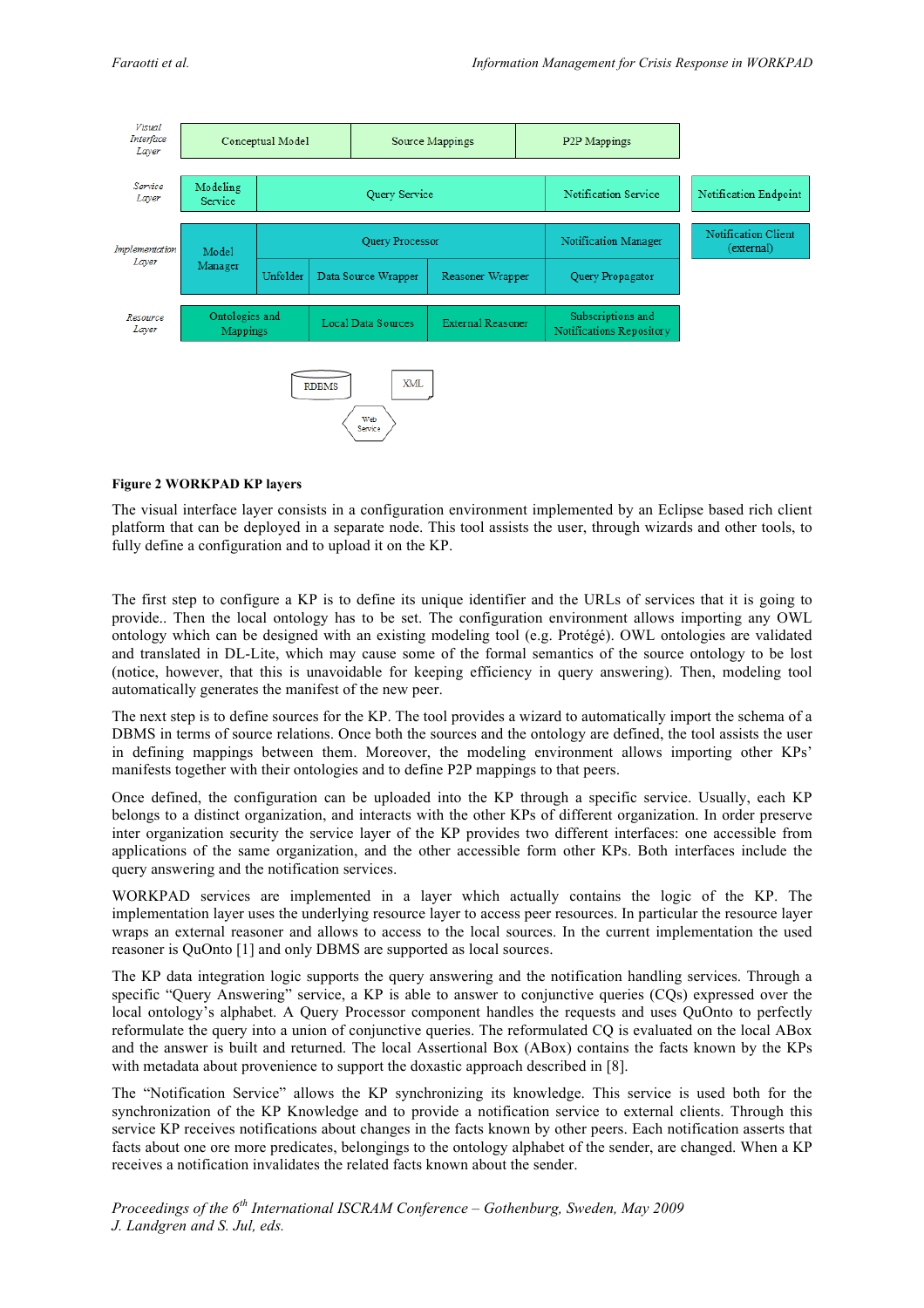Each time a fragment of the local knowledge is invalidated the KP decides to update it according to its own update policy. During the update process ad hoc queries are generated by the KP and sent to the local source or to other peers by means of the appropriate set of mappings. An 'unfolding' component takes the role of using mappings in order to reformulate the conjunctive queries. It uses P2P mappings to reformulate conjunctive queries into the other KP's ontology and the local mappings to reformulate conjunctive queries in terms of the source relations. Note that unfolding process is also in charge of dealing with the impedance mismatch between values of the source and individuals of the ontology, by using transformation functions (a.k.a. Skolem functions) which are part of local sources' mappings.

The update policy adopted in the current implementation is tailored to optimize the trade-off between the need of having up-to-date knowledge and the need of reducing network operations. This is done by assigning a priority to the subscriptions. Notifications, regarding sensitive information, are taken into account by the KP that immediately updates its knowledge. Less significant knowledge is periodically updated through a back ground process.

The KP knowledge synchronization mechanism leverage publish-subscribe notification services described in the previous section. The KP uses mappings to set-up the synchronization process with the other KPs. In fact, KPs use P2P mappings from the local ontology to ontologies of other peers to find out which predicates of foreign ontologies are needed to maintain its knowledge. Notification of changes regarding mapped concepts will be subscribed accordingly. Knowledge engineers may also set priority flags on those concepts whose updates are most critical for the system to be responsive. In WORKPAD, a subscription request is done by giving some information to the KP acting a publisher. This information contains the endpoint URI on which the subscriber wants to be notified, a predicate indicating the topic and three parameters: (i) the priority of the notification, (ii) the interval in which at most one notification has to be sent to the subscriber and (iii) the time to live indicating notification expiration interval. When an update occurs, the KP create a notification instance and sent it to the subscriber taking into account the priority of the notification and calculating the intervals according to the subscription parameters. In the current implementation, the notification is considered to be sent in the interval obtained adding the minimum interval and the time to live interval to the current time. Periodically, a scheduler checks if there are notifications to be sent and in that case prepare them for the delivery.

Through mappings, notifications of updates are reflected on facts about some predicates of the KP local ontology. As explained in the previous section, when a notification is received by a KP, the correspondent local update (if any) is established according to an arbitrary update policy. If other peers have subscribed to the local predicates influenced by the notification, then the receiving KP propagates notifications of changes to the other KPs. In order to avoid notification loops, messages contain the list of peer that have either generated or received them. If a KP generates a new notification because of a change caused by some notification received from another peer, then the KP copies the list of the peers' identifiers in the new message. The KP does not generate updates based on notifications containing its own identifier, thus preventing the system to fall in recursion loops. In the current implementation, a similar notification based service allows the KP to be notified about changes in the data stored in the local sources. Every update on the data source has to be notified to the peer. The responsibility to notify updates is up to the application that performs them or directly up to the source databases through triggers. These notifications have to be sent through the service "Notify Update" provided by the KP. Finally, note that, in order to let the system easy to install without particular dependencies, the notification services provided by a KP are implemented without relying on any particular middleware. Anyway, a more sophisticated implementation would be possible basing on existing middleware, e.g. those implementing the WS-Notification specification<sup>4</sup>.

# **CONCLUSION AND FUTURE WORK**

 $\overline{\phantom{a}}$ 

WORKPAD is an experimental platform for Crisis Response which overcomes problems and limitations of centralized systems and provides innovative features by adopting a decentralized, event-driven approach. The main advantage of adopting P2P networking is flexibility, which is relevant when different organizations must find a way to quickly set-up cooperation patterns without previously defined semantic agreements (i.e. globally standardized ontologies) and without reliance on centralized middleware components. On the way of designing such a platform, a number of relevant issues have to be addressed, such as formal semantics of knowledge integration (both at intensional and extensional level), tractability of query answering, time-bound notification of information updates. Some of these issues, such as that of distributed ontology-based data integration, are not addressed by industry-strength solutions; they are very open research fields for both technological and

<sup>&</sup>lt;sup>4</sup> An example of existing middleware implementing the WS-Notification specification is OASIS, http://www.oasis-open.org/committees/tc\_home.php?wg\_abbrev=wsn

*Proceedings of the 6th International ISCRAM Conference – Gothenburg, Sweden, May 2009 J. Landgren and S. Jul, eds.*